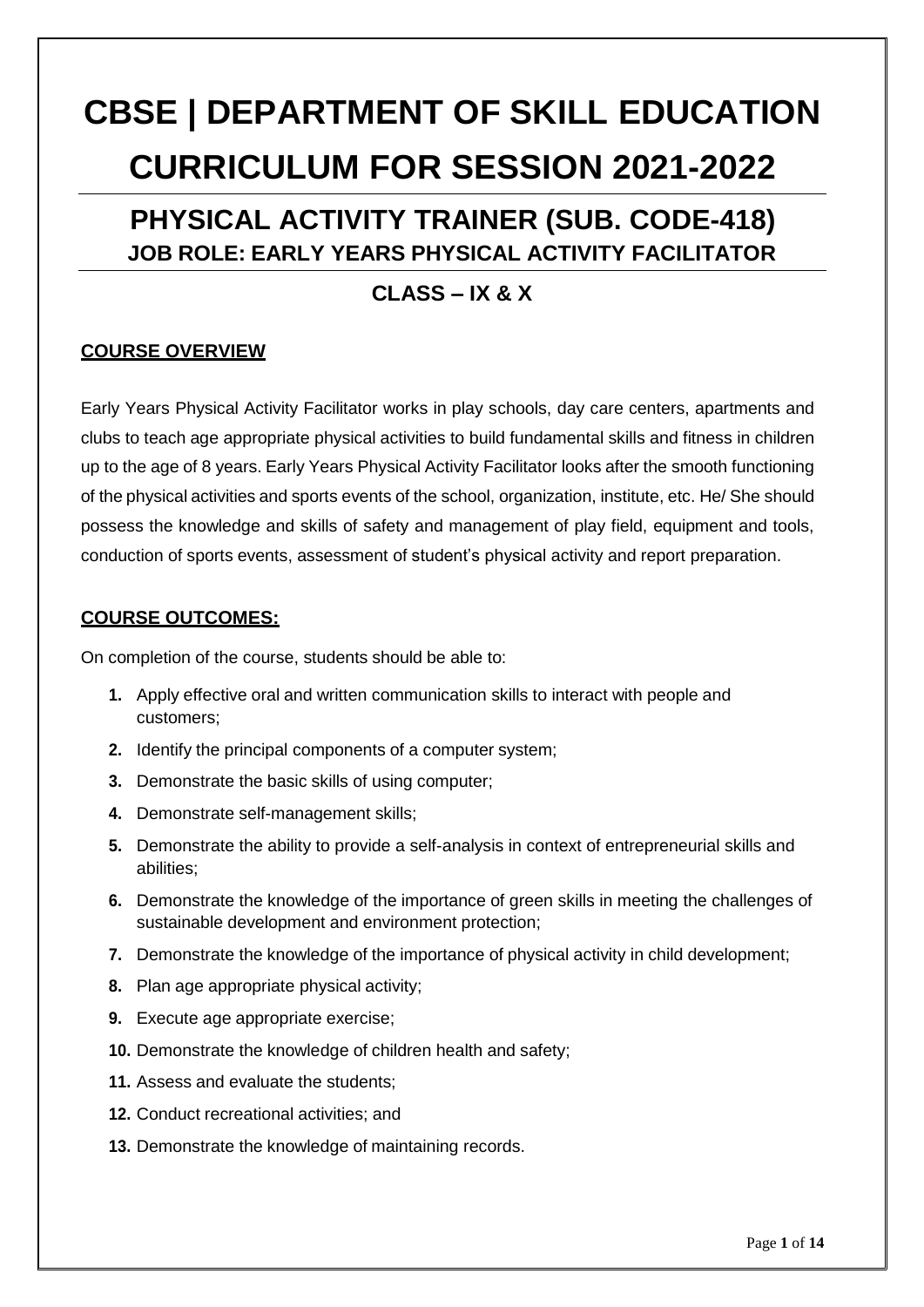### **COURSE REQUIREMENTS:**

The learner should have the basic knowledge of science.

### **COURSE DURATION:**

| <b>TOTAL</b>    | 400 hrs.   |
|-----------------|------------|
| <b>Class X</b>  | $200$ hrs. |
| <b>Class IX</b> | $200$ hrs. |

### **SCHEME OF UNITS**

.

| <b>CLASS</b>    | <b>THEORY</b> | <b>PRACTICAL</b> | <b>TOTAL</b> |
|-----------------|---------------|------------------|--------------|
| <b>Class IX</b> | 50 marks      | 50 marks         | 100 marks    |
| <b>Class X</b>  | 50 marks      | 50 marks         | 100 marks    |

This course is a planned sequence of instructions consisting of units meant for developing employability and vocational competencies of students of Class IX opting for skill subject along with other education subjects.

The unit-wise distribution of hours and marks for Class IX is as follows: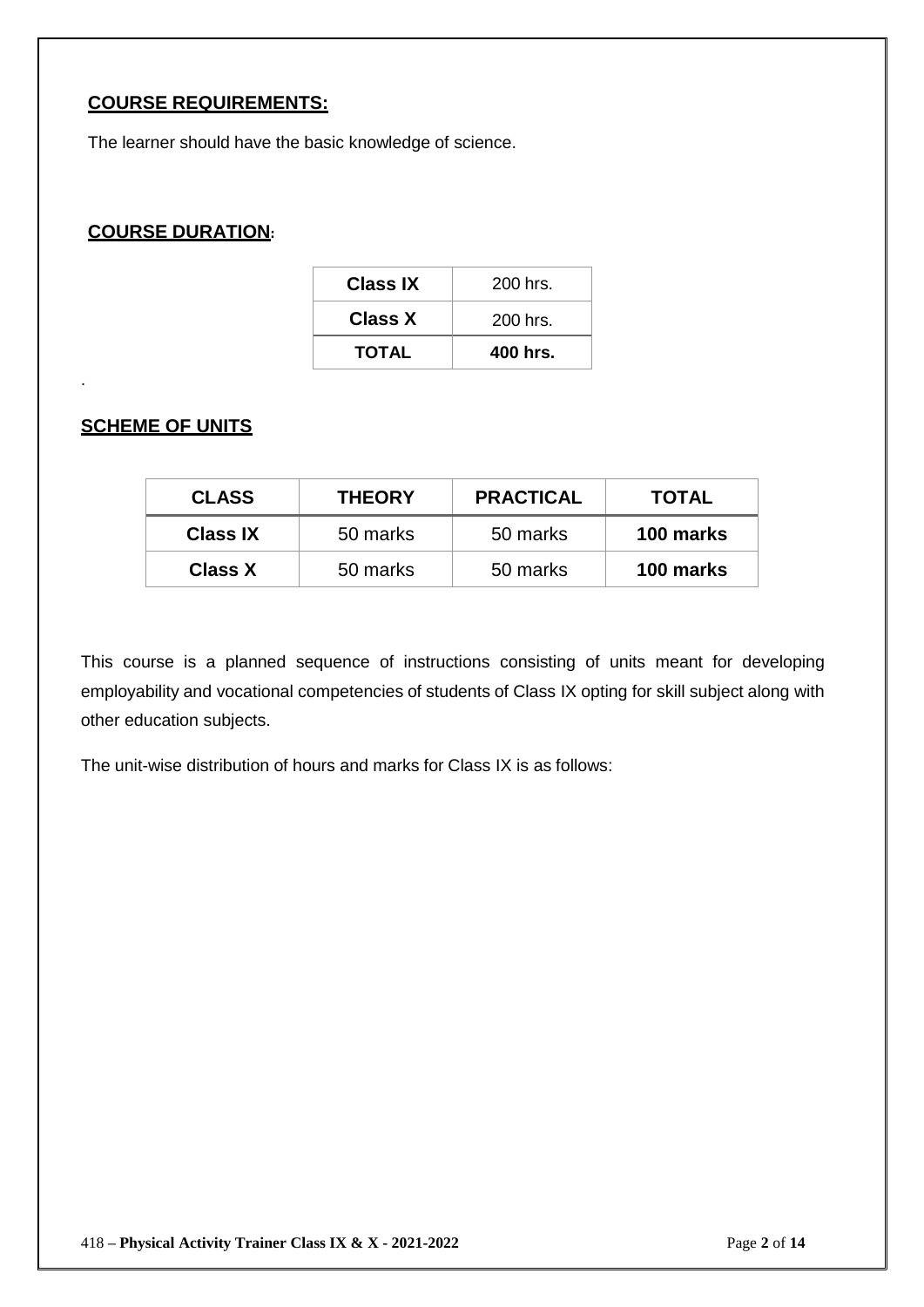## PHYSICAL ACTIVITY TRAINER (SUBJECT CODE - 418)

### CLASS – IX (SESSION 2021-2022)

**Total Marks: 100 (Theory-50 + Practical-50)**

|                  | <b>TERM</b>           | <b>UNITS</b>                                                        | <b>NO. OF HOURS</b><br>for Theory and<br><b>Practical</b> |                  | <b>MAX. MARKS</b><br>for Theory<br>and Practical |
|------------------|-----------------------|---------------------------------------------------------------------|-----------------------------------------------------------|------------------|--------------------------------------------------|
|                  |                       | <b>Employability Skills</b>                                         |                                                           |                  |                                                  |
|                  |                       | Unit 1: Communication Skills-I                                      | 13                                                        |                  | 5                                                |
|                  | <b>TERMI</b>          | Unit 2: Self-management Skills-I                                    | $\overline{7}$                                            |                  |                                                  |
| Part A           |                       | Unit 3: Information and Communication<br><b>Technology Skills-I</b> |                                                           | 13               |                                                  |
|                  |                       | Unit 4: Entrepreneurial Skills-I                                    |                                                           | 10               | 5                                                |
|                  | <b>TERM II</b>        | Unit 5: Green Skills-I                                              |                                                           | $\overline{7}$   |                                                  |
|                  |                       | <b>Total</b>                                                        |                                                           | 50               | 10                                               |
|                  |                       | <b>Subject Specific Skills</b>                                      | <b>Theory</b>                                             | <b>Practical</b> |                                                  |
|                  |                       | Unit 1: Role of Physical education in Child<br>Development          | 24                                                        | 15               |                                                  |
| <u>m</u><br>Part | <b>TERMI</b>          | Unit 2: Planning Age Appropriate Physical<br>Activity               | 15                                                        | 24               | 20                                               |
|                  | <b>TERM II</b>        | Unit 3: Organizing Age Appropriate<br><b>Physical Activities</b>    | 16                                                        | 32               | 20                                               |
|                  |                       | Unit 3: Children Health and Safety                                  | 8                                                         | 16               |                                                  |
|                  |                       | <b>Total</b>                                                        | 63                                                        | 87               | 40                                               |
|                  | <b>Practical Work</b> |                                                                     |                                                           |                  |                                                  |
| $\mathbf C$      |                       | <b>Practical Examination</b>                                        |                                                           |                  | 15                                               |
| Part             |                       | <b>Written Test</b>                                                 |                                                           |                  | 10                                               |
|                  |                       | <b>Viva Voce</b>                                                    |                                                           |                  | 10                                               |
|                  |                       | <b>Total</b>                                                        |                                                           |                  | 35                                               |
|                  |                       | <b>Project Work/Field Visit</b>                                     |                                                           |                  |                                                  |
|                  |                       | <b>Practical File/Student Portfolio</b>                             |                                                           |                  | 10                                               |
| Part D           |                       | Viva Voce                                                           |                                                           |                  | 05                                               |
|                  |                       | <b>Total</b>                                                        |                                                           |                  | 15                                               |
|                  |                       | <b>Grand Total</b>                                                  |                                                           | 200              | 100                                              |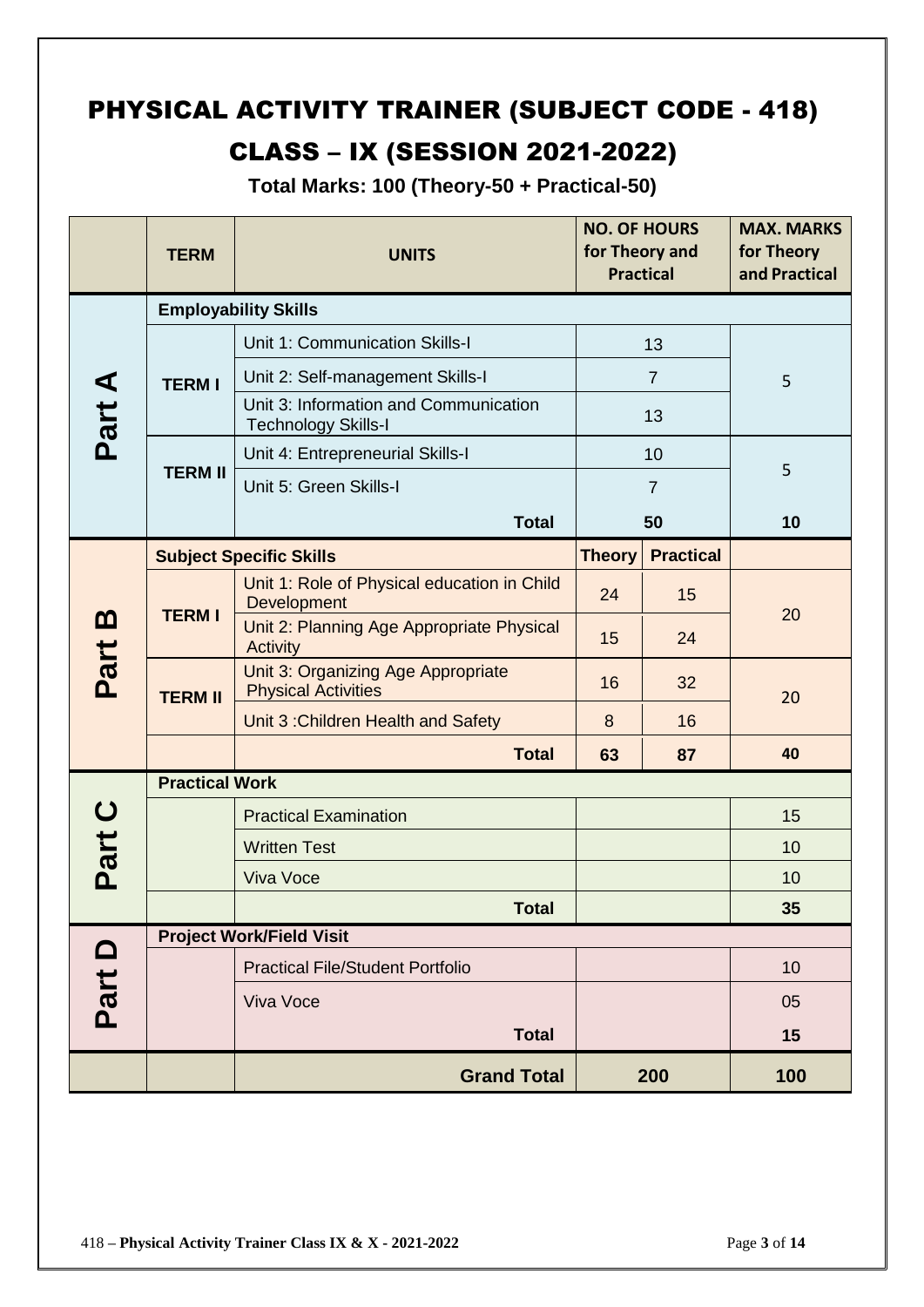### **DETAILED CURRICULUM/TOPICS FOR CLASS IX:**

### **PART-A: EMPLOYABILITY SKILLS**

| <b>S. No.</b> | <b>Units</b>                                              | <b>Duration in Hours</b> |
|---------------|-----------------------------------------------------------|--------------------------|
| $\mathbf 1$ . | Unit 1: Communication Skills-I                            | 13                       |
| 2.            | Unit 2: Self-management Skills-I                          |                          |
| 3.            | Unit 3: Information and Communication Technology Skills-I | 13                       |
| 4.            | Unit 4: Entrepreneurial Skills-I                          | 10                       |
| 5.            | Unit 5: Green Skills-I                                    |                          |
|               | <b>TOTAL DURATION</b>                                     | 50                       |

**NOTE: For Detailed Curriculum/ Topics to be covered under Part A: Employability Skills can be downloaded from CBSE website**.

### **PART-B – SUBJECT SPECIFIC SKILLS**

- Unit 1: Role of Physical Education in Child Development
- Unit 2: Planning Age Appropriate Physical Activity
- Unit 3: Organising Age Appropriate Physical Activities
- Unit 4: Children Health and Safety

### **UNIT-1: ROLE OF PHYSICAL EDUCATION IN CHILD DEVELOPMENT**

| <b>LEARNING</b><br><b>OUTCOME</b>                                     | <b>THEORY</b>                                                                                                                                                                                                                                                                                                      | <b>PRACTICAL</b>                                                                                                                                                                 |
|-----------------------------------------------------------------------|--------------------------------------------------------------------------------------------------------------------------------------------------------------------------------------------------------------------------------------------------------------------------------------------------------------------|----------------------------------------------------------------------------------------------------------------------------------------------------------------------------------|
| 1. Identify the<br>physical and<br>emotional needs<br>of the children | 1. Domains for Early Childhood<br>Development - Physical, Emotional,<br>Social, Communicative, Adaptive,<br>etc.<br>2. Development of fundamental motor<br>skills – gross and fine motor skills<br>3. Cognitive development<br>4. Psychosocial wellbeing<br>5. School readiness<br>6. Understanding child activity | 1. Prepare chart on<br>domain for early<br>childhood development<br>2. Prepare slide<br>presentation on<br>cognitive and<br>psychological wellbeing                              |
| 2. Identify factors<br>influencing<br>physical activities             | 1. Demographic factors (socio-<br>economic status)<br>2. Biological factors (age, weight<br>status)<br>3. Psychological factors<br>4. Behavioural factors<br>5. Social-cultural factors<br>6. Environmental factors                                                                                                | 1. Group activity on<br>demonstration of factors<br>influencing physical<br>activities<br>2. Write a paragraph on<br>how Environmental<br>factors influence<br>physical activity |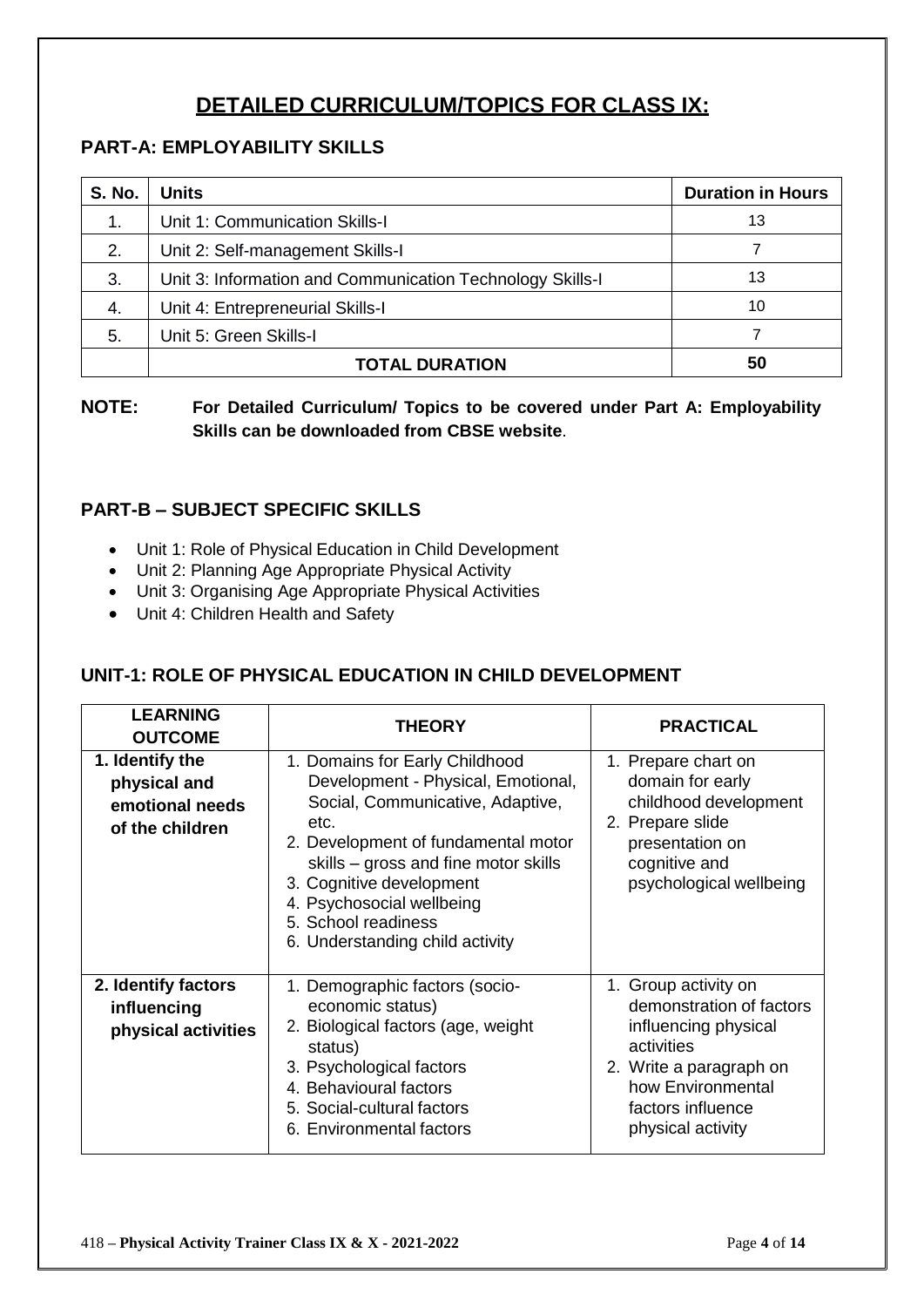| <b>LEARNING</b><br><b>OUTCOME</b> | <b>THEORY</b>                                                                                                                                                                                                                                            | <b>PRACTICAL</b>                                                                                                                                                             |
|-----------------------------------|----------------------------------------------------------------------------------------------------------------------------------------------------------------------------------------------------------------------------------------------------------|------------------------------------------------------------------------------------------------------------------------------------------------------------------------------|
| 3. Plan physical<br>activities    | 1. Identifying physical activity sessions<br>(everyday activities, recreational<br>activities, sport)<br>2. Structuring physical activity sessions<br>3. Macro-planning<br>4. Meso-planning<br>5. Micro-planning<br>6. Weekly Planning<br>7. Lesson plan | 1. Prepare flow chart on<br>sequence of planning<br>cycle.<br>2. Write a lesson plan                                                                                         |
| 4. Conduct physical<br>activities | 1. Arranging play spaces<br>2. Props and equipment required for<br>physical activity sessions<br>3. Conducting physical activity<br>sessions                                                                                                             | 1. Write down brief note on<br>the importance of<br>equipment for<br>conducting physical<br>activities<br>2. Group discussion on<br>conducting Physical<br>Activity sessions |

### **UNIT 2: PLANNING AGE APPROPRIATE PHYSICAL ACTIVITY**

| <b>LEARNING OUTCOME</b>                                                       | <b>THEORY</b>                                                                                                                                        | <b>PRACTICAL</b>                                                                                                                                                                               |
|-------------------------------------------------------------------------------|------------------------------------------------------------------------------------------------------------------------------------------------------|------------------------------------------------------------------------------------------------------------------------------------------------------------------------------------------------|
| 1. Plan activities for<br>increasing<br>physical strength<br>and coordination | 1. Resources required for<br>activities<br>2. Planning everyday activities<br>3. Planning recreational<br>activities<br>4. Planning sport activities | 1. List down the activities to be<br>planned for everyday physical<br>strength session<br>2. Draw the diagram of area<br>required for free play games<br>and list down<br>the equipment needed |
| 2. Plan activities for<br>developing cognitive<br>skills                      | 1. Cognitive skills – Reading,<br>Writing, Numeracy, etc.<br>2. Activities to be<br>organized - Games, Singing,<br>Dancing                           | 1. Prepare poster for the dancing<br>and singing activity<br>2. Discuss the various activities to<br>cognitive skills                                                                          |
| 3. Manage class                                                               | Designing time table<br>1.<br>2. Understanding Duration of<br>activities as per learning<br>outcomes                                                 | 1. Prepare a time table for the<br>physical activity class<br>2. Discussion on setting time<br>duration for different<br>activities                                                            |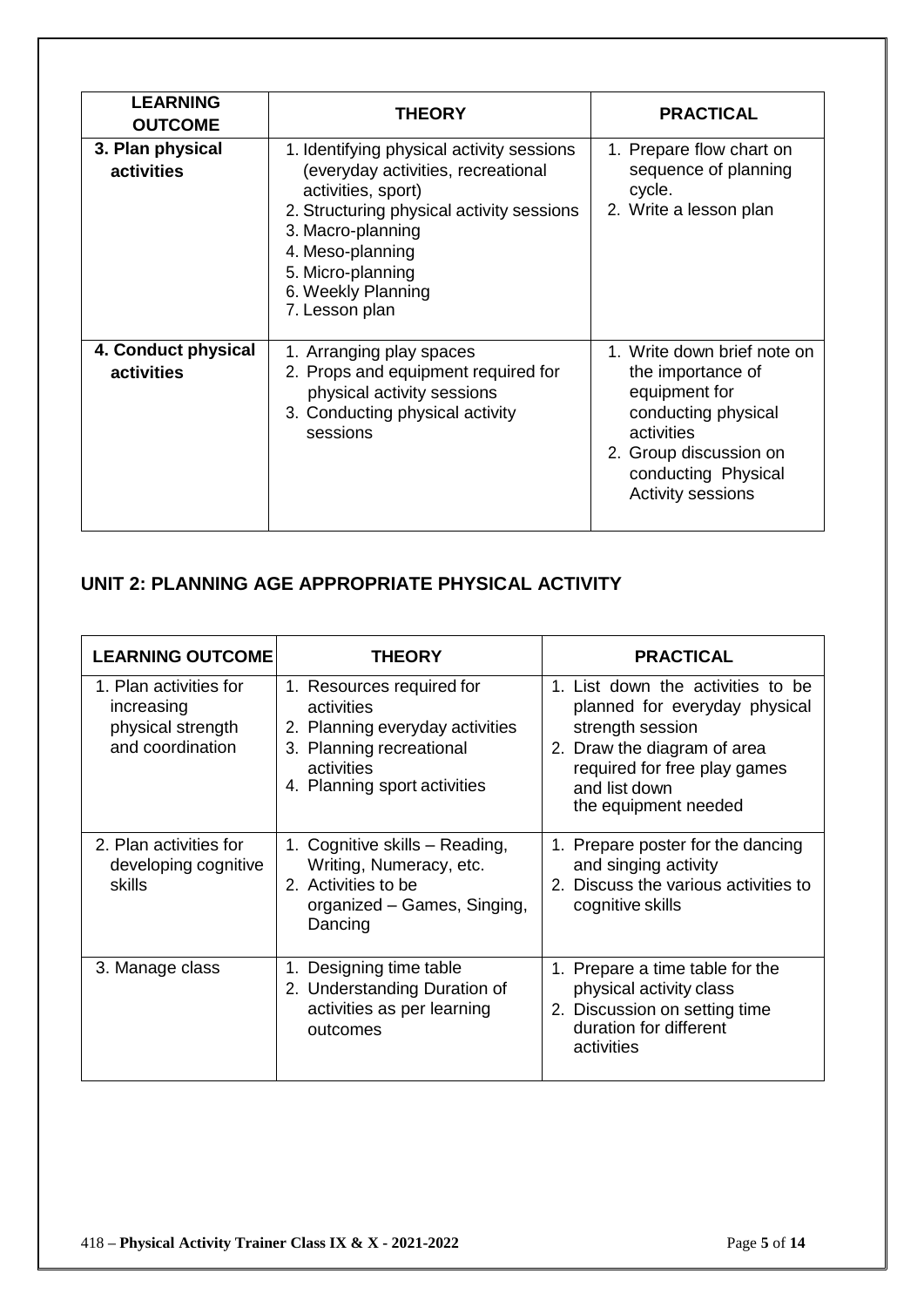### **UNIT 3: ORGANIZING AGE APPROPRIATE PHYSICAL ACTIVITIES**

| <b>LEARNING</b><br><b>OUTCOMES</b>              | THEORY                                                                                                                                        | <b>PRACTICAL</b>                                                                                                                                                                                                   |
|-------------------------------------------------|-----------------------------------------------------------------------------------------------------------------------------------------------|--------------------------------------------------------------------------------------------------------------------------------------------------------------------------------------------------------------------|
| 1. Identify games for<br>everyday<br>activities | <b>Fitness Activities</b><br>1.<br>2. Specific sports training<br>3. Sports periods<br>4. Games                                               | 1. Identification of games appropriate<br>for different classes and list them<br>down<br>2. Discussion on selection of games<br>for school                                                                         |
| 2. Organize sport<br>activities                 | 1. Sports days<br>2. Summer camp<br>3. Winter camp<br>4. Tournaments<br>Mass drills and display<br>5.<br>6. Programs for<br>parents and staff | 1. Prepare a poster for the invitation<br>of sports day and explain about<br>the sequence of games<br>2. Prepare list of activities that can<br>be conducted for the parents and<br>staff and discuss in the class |

### **UNIT 4: CHILDREN HEALTH AND SAFETY**

| <b>LEARNING OUTCOMES</b>                                                             | <b>THEORY</b>                                                                                                                                                                                                                          | <b>PRACTICAL</b>                                                                                                                                                             |
|--------------------------------------------------------------------------------------|----------------------------------------------------------------------------------------------------------------------------------------------------------------------------------------------------------------------------------------|------------------------------------------------------------------------------------------------------------------------------------------------------------------------------|
| 1. Demonstrate the<br>knowledge of child health<br>care and habits                   | 1. Child health<br>2. Factors influencing<br>child health and<br>hygiene<br>3. General Nutrition                                                                                                                                       | 1. Prepare a chart on Macro<br>and Micro nutrition<br>2. Prepare poster on<br>development of mental<br>health<br>3. Group discussion on factors<br>influencing child health  |
| 2. Describe the various<br>aspects of safety<br>management and<br>emergency response | Storage facility for the<br>$1_{-}$<br>equipment<br>2. Safe acts and safety<br>measures in<br>playground<br>3. Safety aspects related<br>to use of equipment<br>4. Basic First Aid and<br>response to emergency<br>Exit protocol<br>5. | 1. Draw the diagram of storage<br>are of equipment<br>2. List down the safety aspects<br>for the use of equipment<br>3. Prepare a chart on PRICE-R<br>with relative pictures |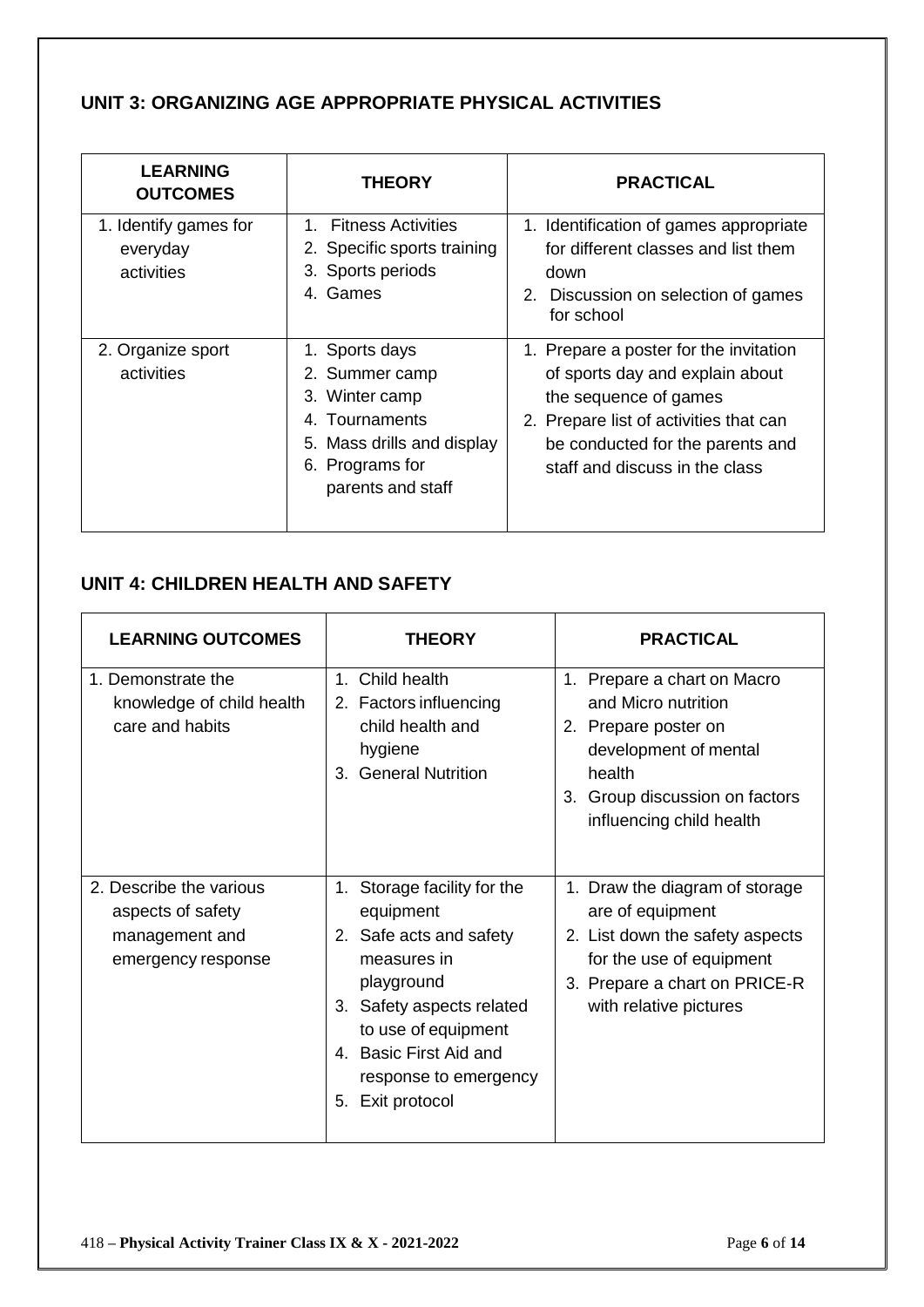### PHYSICAL ACTIVITY TRAINER (SUBJECT CODE - 418)

### CLASS – X (SESSION 2021-2022)

**Total Marks: 100 (Theory-50 + Practical-50)**

|          | <b>TERM</b>                     | <b>UNITS</b>                                                                              |               | <b>NO. OF HOURS</b><br>for Theory and<br><b>Practical</b> | <b>MAX. MARKS</b><br>for Theory and<br><b>Practical</b> |
|----------|---------------------------------|-------------------------------------------------------------------------------------------|---------------|-----------------------------------------------------------|---------------------------------------------------------|
|          |                                 | <b>Employability Skills</b>                                                               |               |                                                           |                                                         |
|          |                                 | Unit 1: Communication Skills-II                                                           | 13            |                                                           |                                                         |
|          | <b>TERMI</b>                    | Unit 2: Self-management Skills-II                                                         |               | $\overline{7}$                                            | $5\phantom{1}$                                          |
| Part A   |                                 | Unit 3: Information and Communication<br><b>Technology Skills-II</b>                      |               | 13                                                        |                                                         |
|          |                                 | Unit 4: Entrepreneurial Skills-II                                                         |               | 10                                                        |                                                         |
|          | <b>TERM II</b>                  | Unit 5: Green Skills-II                                                                   |               | $\overline{7}$                                            | 5                                                       |
|          |                                 | <b>Total</b>                                                                              |               | 50                                                        | 10                                                      |
|          |                                 | <b>Subject Specific Skills</b>                                                            | <b>Theory</b> | <b>Practical</b>                                          |                                                         |
|          |                                 | Unit 1: Roles and Responsibilities of<br><b>Early Years Physical Activity Facilitator</b> | 16            | 16                                                        |                                                         |
| <u>ന</u> | <b>TERMI</b>                    | Unit 2: Assessment and Evaluation of<br><b>Students</b>                                   | 11            | 21                                                        | 20                                                      |
| Part     | <b>TERM II</b>                  | Unit 3: Free-play                                                                         | 15            | 24                                                        |                                                         |
|          |                                 | Unit 4: Monitoring and Inventory<br>Management                                            | 15            | 32                                                        | 20                                                      |
|          |                                 | <b>Total</b>                                                                              | 58            | 92                                                        | 40                                                      |
|          | <b>Practical Work</b>           |                                                                                           |               |                                                           |                                                         |
|          |                                 | <b>Practical Examination</b>                                                              |               |                                                           | 15                                                      |
| Part     |                                 | <b>Written Test</b>                                                                       |               |                                                           | 10                                                      |
|          |                                 | <b>Viva Voce</b>                                                                          |               |                                                           | 10                                                      |
|          |                                 | <b>Total</b>                                                                              |               |                                                           | 35                                                      |
|          | <b>Project Work/Field Visit</b> |                                                                                           |               |                                                           |                                                         |
|          |                                 | <b>Practical File/Student Portfolio</b>                                                   |               |                                                           | 10                                                      |
| Part D   |                                 | Viva Voce                                                                                 |               |                                                           | 05                                                      |
|          |                                 | <b>Total</b>                                                                              |               |                                                           | 15                                                      |
|          |                                 | <b>Grand Total</b>                                                                        |               | 200                                                       | 100                                                     |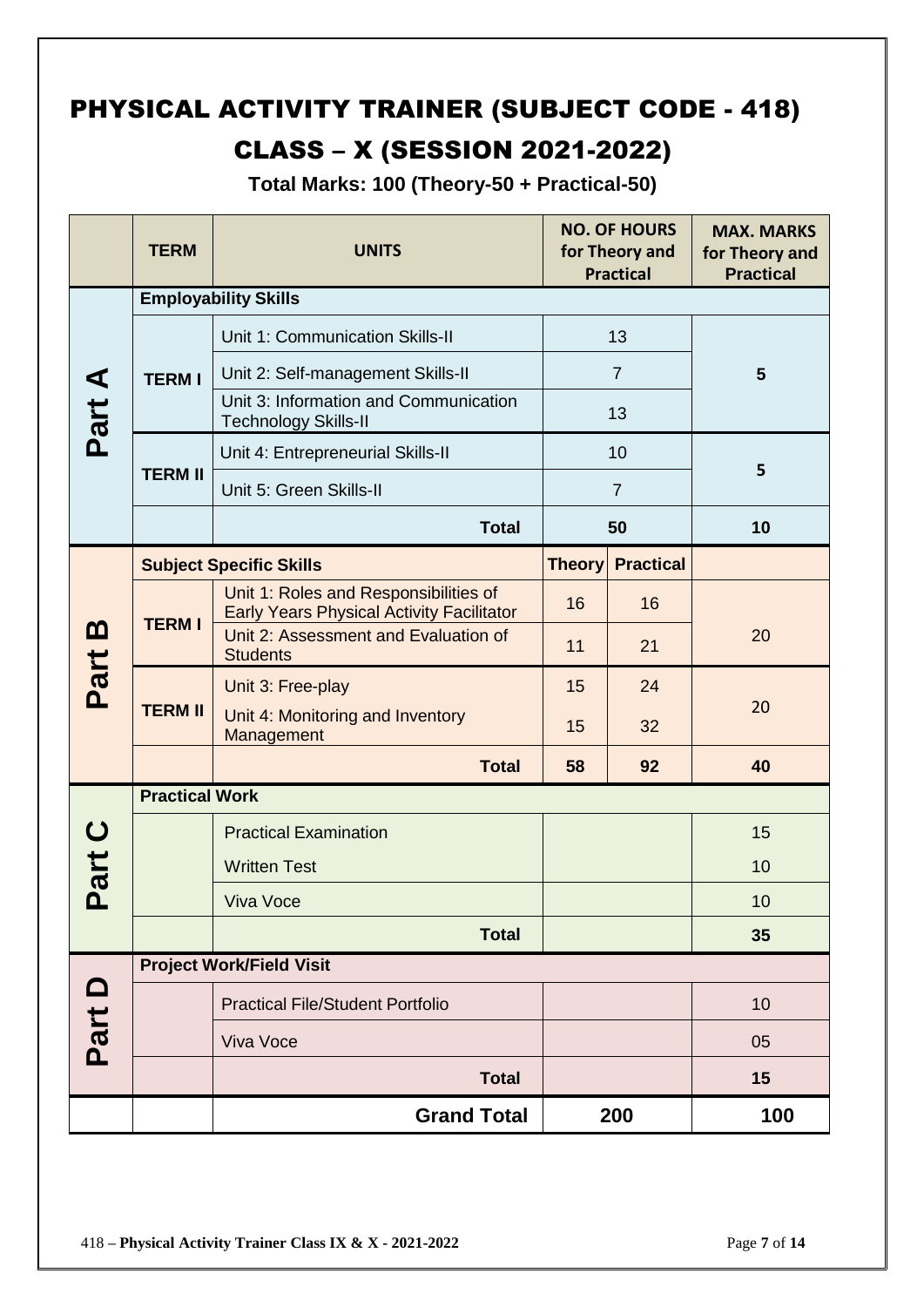### **DETAILED CURRICULUM/TOPICS FOR CLASS X**

### **Part-A: EMPLOYABILITY SKILLS**

| <b>S. No.</b> | <b>Units</b>                                               | <b>Duration in Hours</b> |
|---------------|------------------------------------------------------------|--------------------------|
| 1.            | Unit 1: Communication Skills-II                            | 13                       |
| 2.            | Unit 2: Self-management Skills-II                          |                          |
| 3.            | Unit 3: Information and Communication Technology Skills-II | 13                       |
| 4.            | Unit 4: Entrepreneurial Skills-II                          | 10                       |
| 5.            | Unit 5: Green Skills-II                                    |                          |
|               | <b>TOTAL DURATION</b>                                      | 50                       |

**NOTE: For Detailed Curriculum/ Topics to be covered under Part A: Employability Skills can be downloaded from CBSE website**.

### **Part-B – SUBJECT SPECIFIC SKILLS**

- Unit 1: Role and Functions of Early Years Physical Activity Facilitator
- Unit 2: Assessment and Evaluation of Students
- Unit 3: Free-play
- Unit 4: Monitoring and Inventory Management

### **UNIT 1: ROLES AND RESPONSIBILITIES OF EARLY YEARS PHYSICAL ACTIVITY FACILITATOR**

| <b>LEARNING</b><br><b>OUTCOME</b>                                                                   | THEORY                                                                                                                                                                                                                                                                                                                         | <b>PRACTICAL</b>                                                                                                                                                                                              |
|-----------------------------------------------------------------------------------------------------|--------------------------------------------------------------------------------------------------------------------------------------------------------------------------------------------------------------------------------------------------------------------------------------------------------------------------------|---------------------------------------------------------------------------------------------------------------------------------------------------------------------------------------------------------------|
| 1. Identify roles and<br>responsibilities of a<br>physical activity<br>facilitator                  | 1. Job description of an early<br>years physical activity<br>facilitator<br>2. Qualities of a good<br>teacher                                                                                                                                                                                                                  | 1. Discussion on the methods of<br>discipline inculcation in<br>students<br>2. Group discussion on pros and<br>cons of mass drill<br>3. Discussion on the importance<br>of talent identification in<br>sports |
| 2. Describe the<br>various activities to<br>be conducted by<br>the physical activity<br>facilitator | 1. Conducting basketball and<br>volleyball skill development<br>sessions<br>2. Altering the programs to meet<br>the participant turn out and skill<br>level.<br>3. Arranging facilities and<br>equipment for performing risk<br>management checks on the<br>facility.<br>4. Dealing with customers and<br>answering questions. |                                                                                                                                                                                                               |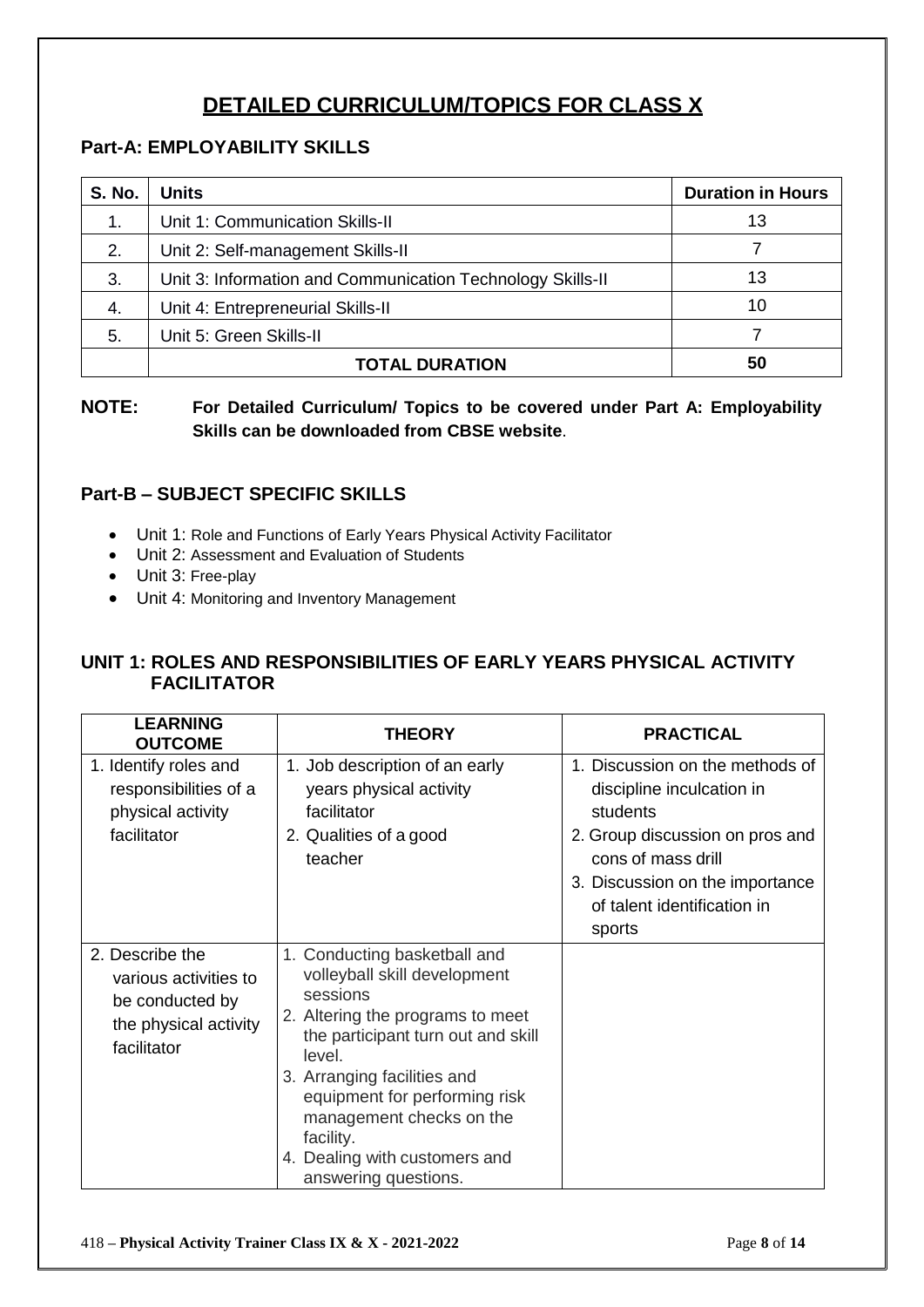| <b>LEARNING</b><br><b>OUTCOME</b> | <b>THEORY</b>                                                                                                                                                                                                                                                                                                      | <b>PRACTICAL</b> |
|-----------------------------------|--------------------------------------------------------------------------------------------------------------------------------------------------------------------------------------------------------------------------------------------------------------------------------------------------------------------|------------------|
|                                   | 5. Established rules and<br>regulations and etiquette<br>guidelines<br>6. Ensuring the completion of all<br>administrative paperwork<br>activity plans, and participant<br>feedback.<br>7. Responding to situations<br>requiring conflict resolution<br>and emergency incidents,<br>including first aid or<br>CPR. |                  |

### **UNIT 2: ASSESSMENT AND EVALUATION OF STUDENTS**

| <b>LEARNING</b><br><b>OUTCOME</b>                           | <b>THEORY</b>                                                                                                                                                                                                                                                                    | <b>PRACTICAL</b>                                                                                                                                                         |
|-------------------------------------------------------------|----------------------------------------------------------------------------------------------------------------------------------------------------------------------------------------------------------------------------------------------------------------------------------|--------------------------------------------------------------------------------------------------------------------------------------------------------------------------|
| 1. Describe the various<br>types and tools of<br>assessment | 1. Meaning of assessment and<br>evaluation<br>2. Diagnostic assessment<br>3. Skill assessment<br>4. Assessment tools and processes                                                                                                                                               | 1. Prepare a chart on<br>difference between<br>assessment and evaluation<br>2. Classroom discussion on<br>which of the assessment is<br>better formative or<br>summative |
| 2. Prepare<br>assessment<br>report and<br>provide feedback  | 1. Preparation of report<br>Information identification<br>Analysis of report<br>$\bullet$<br>Conclusion and<br>$\bullet$<br>recommendation<br>Revise your report<br>$\bullet$<br>Providing feedback<br>$\bullet$<br>2. Steps of documenting feedback<br>• Objectives of feedback | 1. Slide presentation on steps<br>of report preparation and<br>feedback                                                                                                  |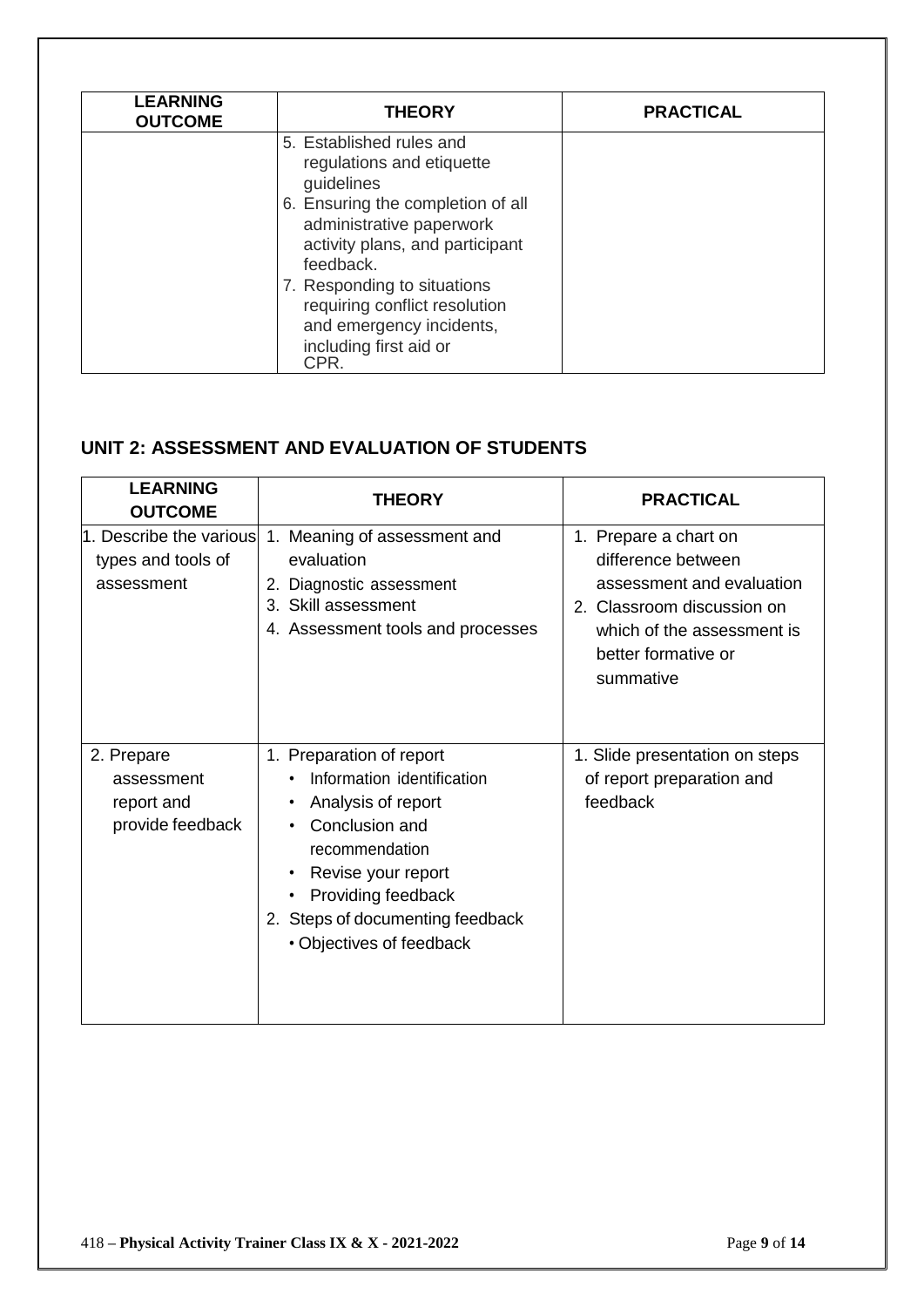### **UNIT 3: FREE-PLAY**

| <b>LEARNING</b><br><b>OUTCOME</b>                                         | <b>THEORY</b>                                                                                                                                                                                                        | <b>PRACTICAL</b>                                                                                                                                                                        |
|---------------------------------------------------------------------------|----------------------------------------------------------------------------------------------------------------------------------------------------------------------------------------------------------------------|-----------------------------------------------------------------------------------------------------------------------------------------------------------------------------------------|
| 1. Describe the<br>importance and<br>purpose of free-<br>play             | 1. Free play<br>2. Components of free play<br>3. Importance of free play in<br>student's life<br>4. Factors influencing recreational<br>activities                                                                   | 1. Write a paragraph on<br>importance of free play<br>students life<br>2. Make a chart of factors<br>influencing<br>free play                                                           |
| 2. Organize<br>Free-play<br>activities                                    | 1. Objective of activity<br>2. Selection of suitable free play<br>activity<br>3. Categorization and deviation of<br>groups<br>4. Area selection<br>5. Equipment selection<br>6. Organization of free play activities | 1. Group discussion on<br>importance of<br>categorization and<br>grouping in recreational<br>activities<br>2. Prepare a<br>speech<br>on<br>equipment selection in free<br>play activity |
| 3. Demonstrate the<br>knowledge of<br>rehabilitation<br>through free-play | 1. Role of free-play in rehabilitation<br>2. Heterogeneous to homogeneous<br>group<br>3. Selection of suitable free play<br>activity<br>4. Session timing and time table<br>5. Recording data of<br>each session     | 1. Prepare a pie chart on<br>rehabilitation through free<br>play                                                                                                                        |

### **UNIT 4: MONITORING AND INVENTORY MANAGEMENT**

| <b>LEARNING</b><br><b>OUTCOME</b>                     | <b>THEORY</b>                                                                                                                                                                                    | <b>PRACTICAL</b>                                                                                                                           |
|-------------------------------------------------------|--------------------------------------------------------------------------------------------------------------------------------------------------------------------------------------------------|--------------------------------------------------------------------------------------------------------------------------------------------|
| 1. Describe the<br>process of inventory<br>management | Importance of periodic inventory<br>1.<br>check<br>2. Process of maintaining inventory                                                                                                           | 1. Write a paragraph about<br>importance of listing the<br>equipment<br>2. Prepare a flowchart on the<br>steps of Listing the<br>equipment |
| 2. Manage props<br>and equipment                      | 1. Report of listed equipment<br>2. Estimation of fund for new<br>equipment<br>3. Estimation of money for repairing<br>of equipment<br>4. Monetary report of equipment<br>purchased and repaired | 1. Prepare a report of<br>equipment in school<br>sports store room<br>2. Prepare a report of<br>sports equipment                           |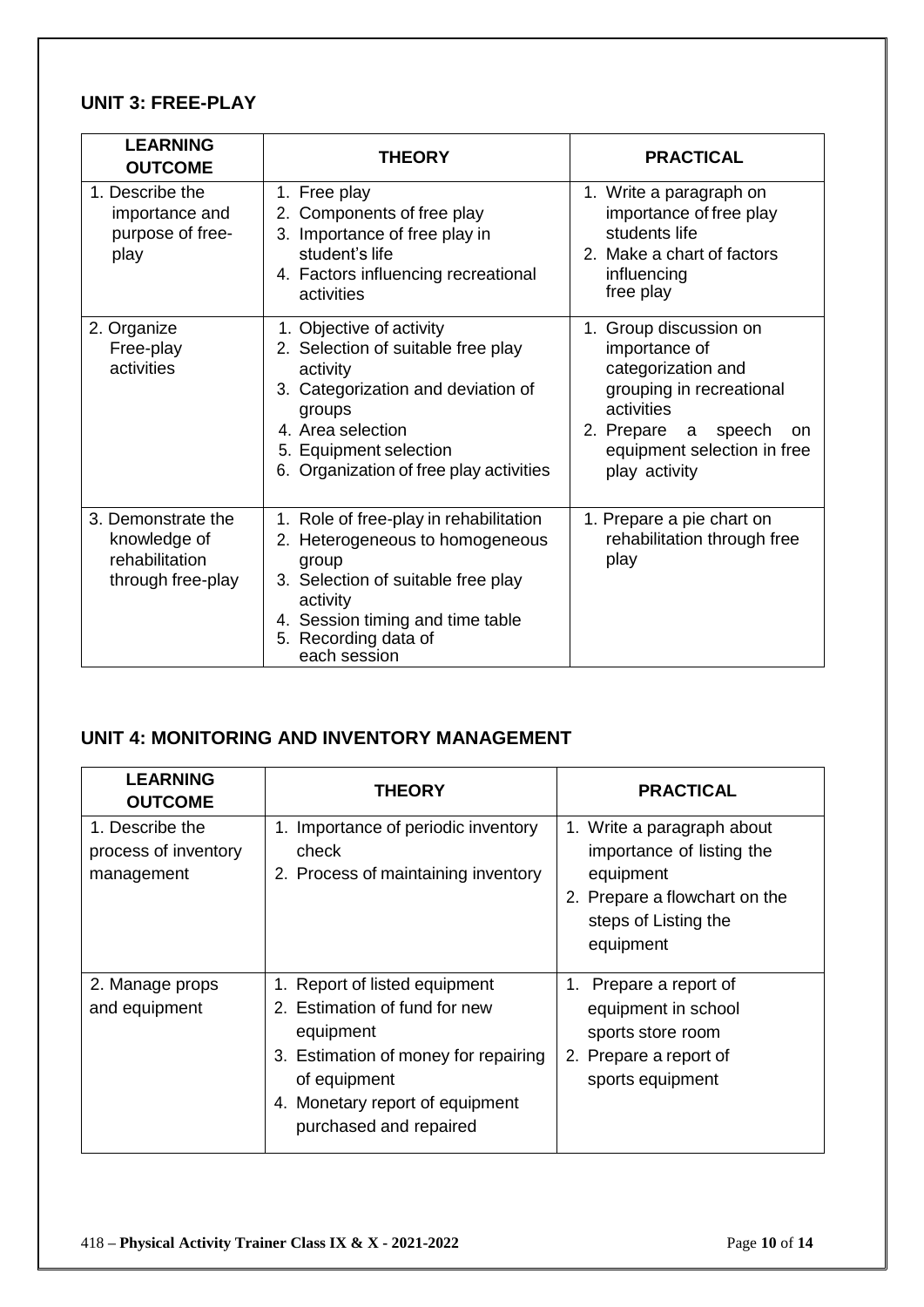### **LIST OF EQUIPMENT AND SUPPORT MATERIAL:**

The tools, equipment and materials required for training are quite expensive, therefore; only basic tools, equipment and accessories should be procured by the Institution so that the routine tasks can be performed by the students regularly for practice and acquiring adequate practical experience. A set of weight plates, bars and other weights with one cable machine may be procured for training and regular field visits should be organized to provide opportunities to the students/trainees for observation and hands-on practice.

#### **TEACHER'S/TRAINER'S QUALIFICATION AND GUIDELINES:**

Qualification and other requirements for appointment of vocational teachers/trainers on contractual basis should be decided by the State/UT. The suggestive qualifications and minimum competencies for the vocational teacher should be as follows:

| <b>QUALIFICATION</b>                                                                                                                       | <b>MINIMUM COMPETENCIES</b>                                                     | <b>AGE LIMIT</b>                                                                              |
|--------------------------------------------------------------------------------------------------------------------------------------------|---------------------------------------------------------------------------------|-----------------------------------------------------------------------------------------------|
| Post-graduation in Physical<br>Education from a recognized<br>Institute / University, with at least<br>1 year work/ teaching<br>experience | Effective communication skills<br>(oral and written)<br>Basic computing skills. | 18-37 years (as on Jan. 01<br>(year).<br>Age relaxation to be<br>provided as per Govt. rules. |

Vocational Teachers/Trainers form the backbone of Vocational Education being imparted as an integral part of *Samagra Shiksha*. They are directly involved in teaching of vocational subjects and also serve as a link between the industry and the schools for arranging industry visits, On-the- Job Training (OJT) and placement. These guidelines have been prepared with an aim to help and guide the States in engaging quality Vocational Teachers/Trainers in the schools. Various parameters that need to be looked into while engaging the Vocational Teachers/Trainers are mode and procedure of selection of Vocational Teachers/Trainers, Educational Qualifications, Industry Experience, and Certification/Accreditation. The State may engage Vocational Teachers/Trainers in schools approved under the component of Vocationalisation of Secondary and Higher Secondary Education under RMSA in the following ways:

(i) directly as per the prescribed qualifications and industry experience suggested by the PSSCentral Institute of Vocational Education(PSSCIVE), NCERT or the respective Sector Skill Council (SSC) OR (ii) through accredited Vocational Training Providers accredited under the National Quality Assurance Framework (NQAF\*) approved by the National Skill Qualification Committee on 21.07.2016. If the State is engaging Vocational Teachers/Trainers through the Vocational Training Provider (VTP), it should ensure that VTP should have been accredited at NQAF Level 2 or higher.

\* *The National Quality Assurance Framework (NQAF) provides the benchmarks or quality criteria which the different organizations involved in education and training must meet in order to be accredited by competent bodies to provide government-funded education and training/skills activities. This is applicable to all organizations offering NSQF-compliant qualifications.*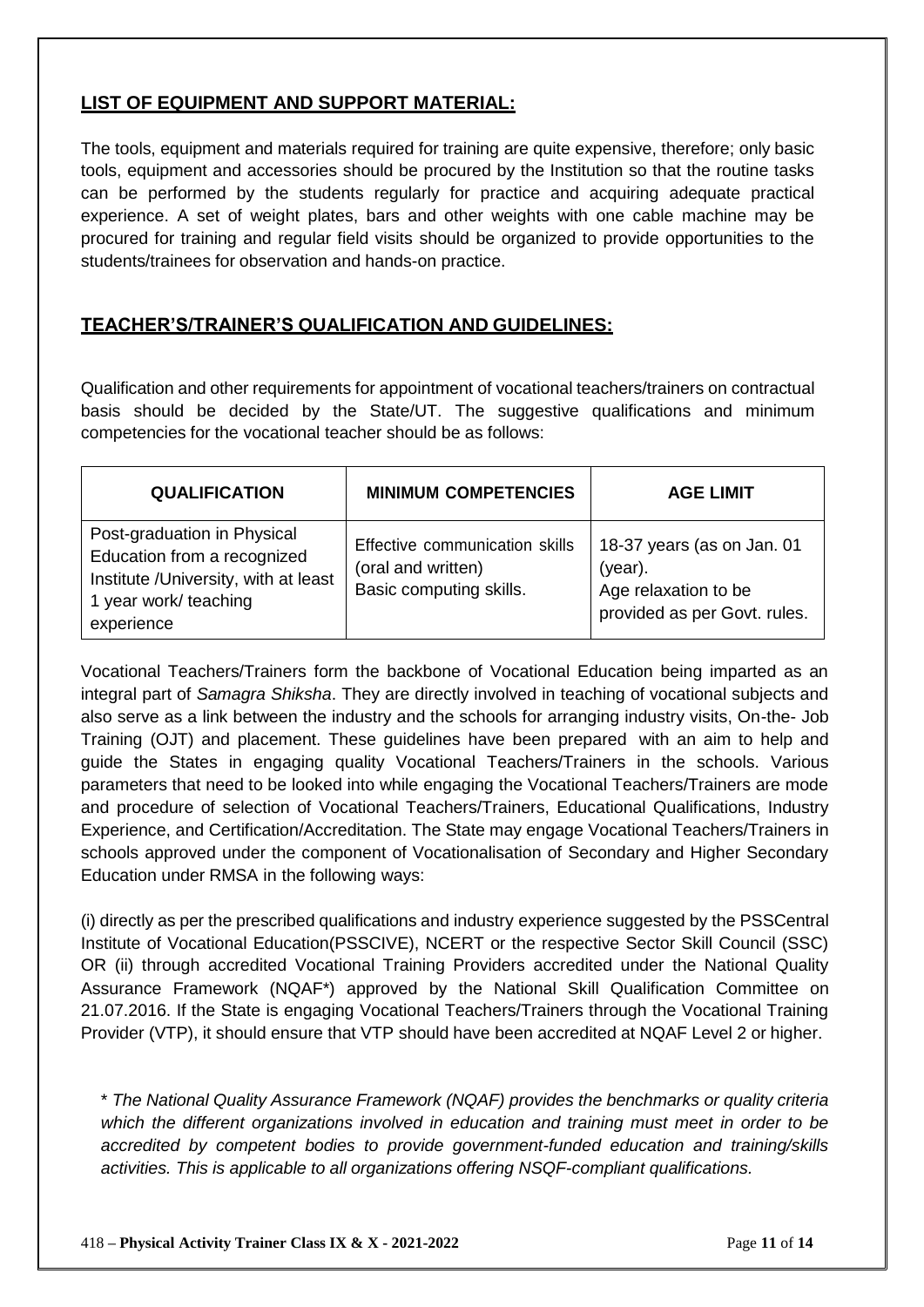The educational qualifications required for being a Vocational Teacher/Trainer for a particular job role are clearly mentioned in the curriculum for the particular NSQF compliant job role. The State should ensure that teachers / trainers deployed in the schools have relevant technical competencies for the NSQF qualification being delivered. The Vocational Teachers/Trainers preferably should be certified by the concerned Sector Skill Council for the particular Qualification Pack/Job role which he will be teaching. Copies of relevant certificates and/or record of experience of the teacher/trainer in the industry should be kept as record.

To ensure the quality of the Vocational Teachers/Trainers, the State should ensure that a standardized procedure for selection of Vocational Teachers/Trainers is followed. The selection procedure should consist of the following:

- (i) Written test for the technical/domain specific knowledge related to the sector;
- (ii) Interview for assessing the knowledge, interests and aptitude of trainer through a panel of experts from the field and state representatives; and
- (iii) Practical test/mock test in classroom/workshop/laboratory. In case of appointment through VTPs, the selection may be done based on the above procedure by a committee having representatives of both the State Government and the VTP. The State should ensure that the Vocational Teachers/Trainers who are recruited should undergo induction training of 20 days for understanding the scheme, NSQF framework and Vocational Pedagogy before being deployed in the schools. The State should ensure that the existing trainers undergo in-service training of 5 days every year to make them aware of the relevant and new techniques/approaches in their sector and understand the latest trends and policy reforms in vocational education. The Head Master/Principal of the school where the scheme is being implemented should facilitate and ensure that the Vocational Teachers/Trainers:
	- a) Prepare session plans and deliver sessions which have a clear and relevant purpose and which engage the students;
	- b) Deliver education and training activities to students, based on the curriculum to achieve the learning outcomes;
	- c) Make effective use of learning aids and ICT tools during the classroom sessions;
	- d) Engage students in learning activities, which include a mix of different methodologies, such as project based work, team work, practical and simulation based learning experiences;
	- e) Work with the institution's management to organize skill demonstrations, site visits, on- job trainings, and presentations for students in cooperation with industry, enterprises and other workplaces;
	- f) Identify the weaknesses of students and assist them in upgradation of competency;
	- g) Cater to different learning styles and level of ability of students;
	- h) Assess the learning needs and abilities, when working with students with different abilities
	- i) Identify any additional support the student may need and help to make special arrangements for that support;
	- j) Provide placement assistance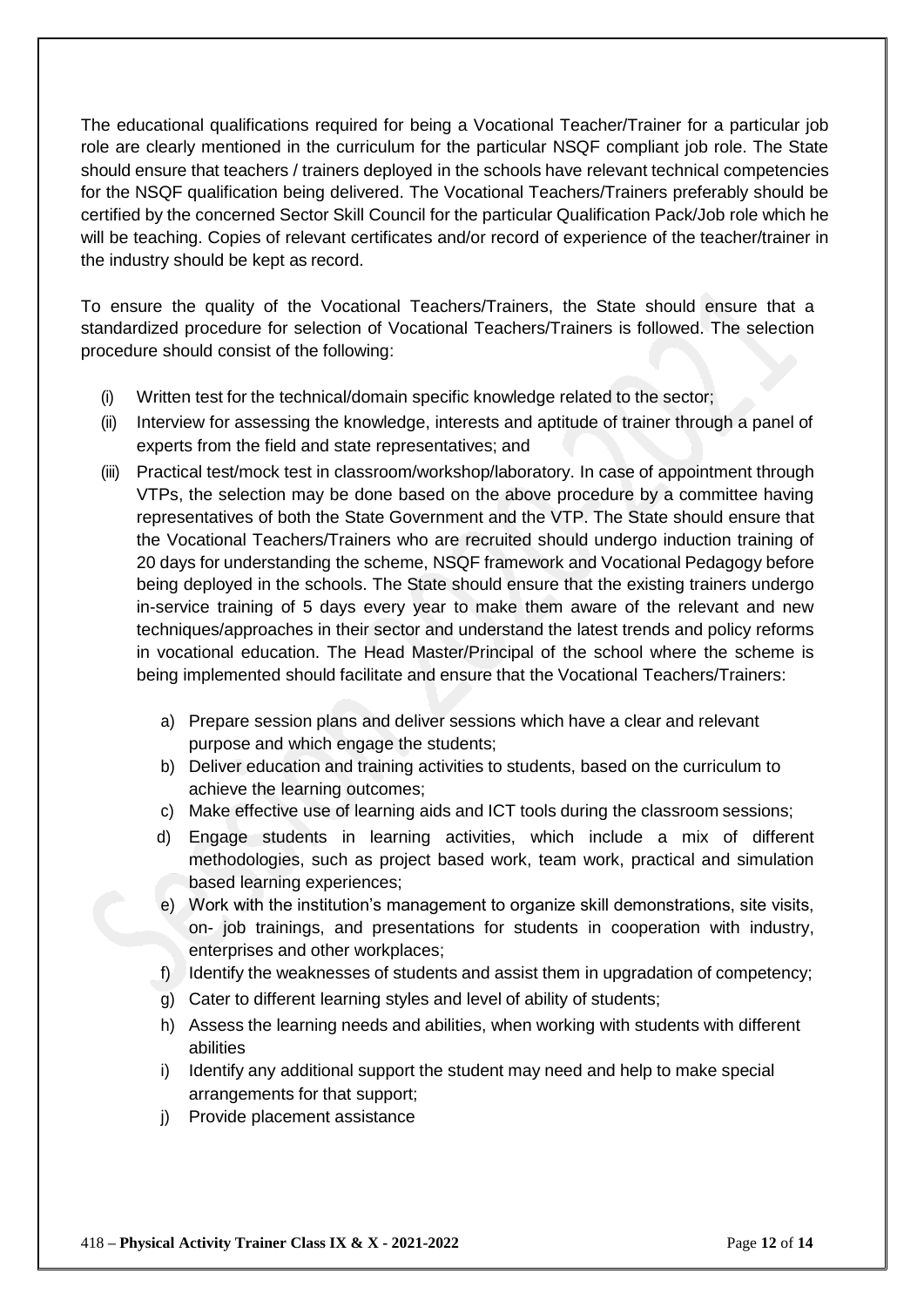Assessment and evaluation of Vocational Teachers/Trainers is very critical for making them aware of their performance and for suggesting corrective actions. The States/UTs should ensure that the performance of the Vocational Teachers/Trainers is appraised annually. Performance based appraisal in relation to certain pre-established criteria and objectives should be done periodically to ensure the quality of the Vocational Teachers/Trainers. Following parameters may be considered during the appraisal process:

- 1. Participation in guidance and counselling activities conducted at Institutional, District and State level;
- 2. Adoption of innovative teaching and training methods;
- 3. Improvement in result of vocational students of Class X or Class XII;
- 4. Continuous up gradation of knowledge and skills related to the vocational pedagogy, communication skills and vocational subject;
- 5. Membership of professional society at District, State, Regional, National and International level;
- 6. Development of teaching-learning materials in the subject area;
- 7. Efforts made in developing linkages with the Industry/Establishments;
- 8. Efforts made towards involving the local community in Vocational Education;
- 9. Publication of papers in National and International Journals;
- 10. Organization of activities for promotion of vocational subjects;
- 11. Involvement in placement of students /student support services.

#### **CAREER OPPORTUNITIES**

Students who successfully complete their Vocational Training in Physical Education and Sports would be skilled to work as:

- Assistant to a Physical Education Teacher teaching age-appropriate physical activity in school
- Assistant to any coach teaching children age appropriate sports in a sports academy
- Member of a sports management team
- Assistant to venue operation manager in stadiums groundmen, equipment manager, etc.
- As a referee, umpire at the district level tournaments
- Yoga Instructor, Fitness trainer in gyms by doing a short additional certification course